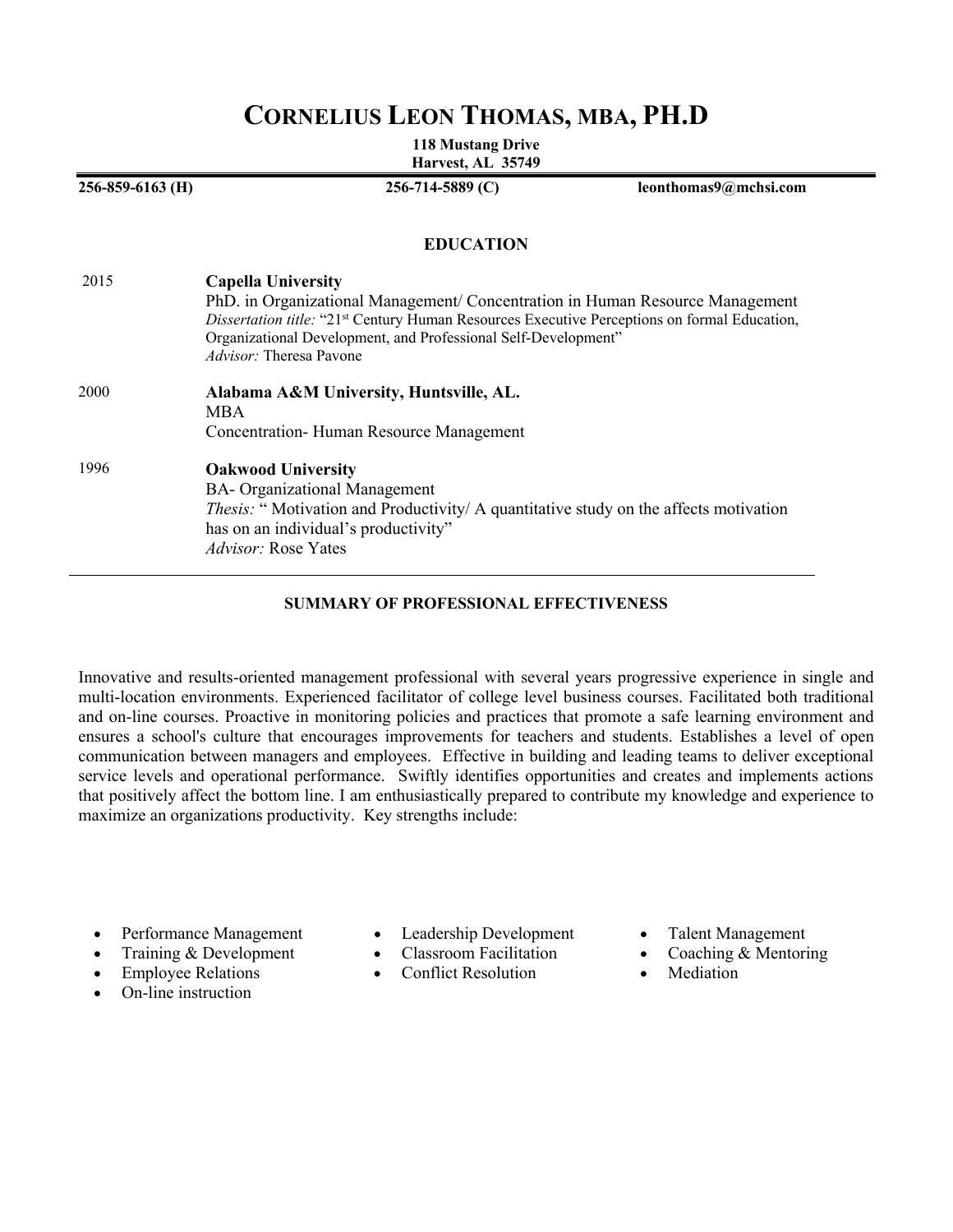### **OVERVIEW OF KEY COMPETENCIES**

- Facilitated both on-line and traditional college level business courses.
- Reviewed the schools program activities and implemented new procedures and systems to improve efficiency and effectiveness of the job for better utilization of buildings, services, and staff.
- Established a collaborative partnership with key corporate personnel to ensure compliance, positive outcomes, strong campus operations, and a healthy and positive working environment for staff, faculty and students within assigned campuses.
- Ensured facilities within the assigned district are compliant by following standards from State and Federal governments and company policies and procedures.
- Leader and mentor to facility managers and staff.
- Effectively managed and directed a staff of 30-35 personnel including principal, teachers, dormitory staff, support staff, case management, food service, security, maintenance and health. Reviewed the facilities performance management process and monitored budgetary compliance for expenditures, equipment, supplies and salaries.
- Served as Chair for the school in preparation for state accreditation which resulted in the facility receiving a 97% efficiency rating. In addition, served as member of prep committee for national accreditation, which we received a 96% rating.
- Evaluated problem Youth Services facilities within our organization, and issued written recommendation on how the facilities could improve processes and efficiencies.
- Conducted an in depth research study on Pine Forge Academy's faculty and staff, and devised recommendations on how to improve the faculty and staff's motivation and productivity.
- Lead district wide training initiatives and improved employee relations. These efforts have resulted in our district establishing the highest employee relations scores in the region.
- District Captain for Human Resources Implemented leadership training, coached, developed, and led fellow HR Professionals, covering eleven facilities and three States. Directly involved in identifying, testing and interviewing the salary managers within the District. Developed, staffed and oversees the district training center.
- Optimized retention, productivity and motivation, through effective use of employee recognition, training and employee relations. Improved and enhanced employee morale, which resulted in the lowest turnover within the district.
- Worked with facility managers to minimize staff turnover and assists with decision-making regarding facility HR and hiring needs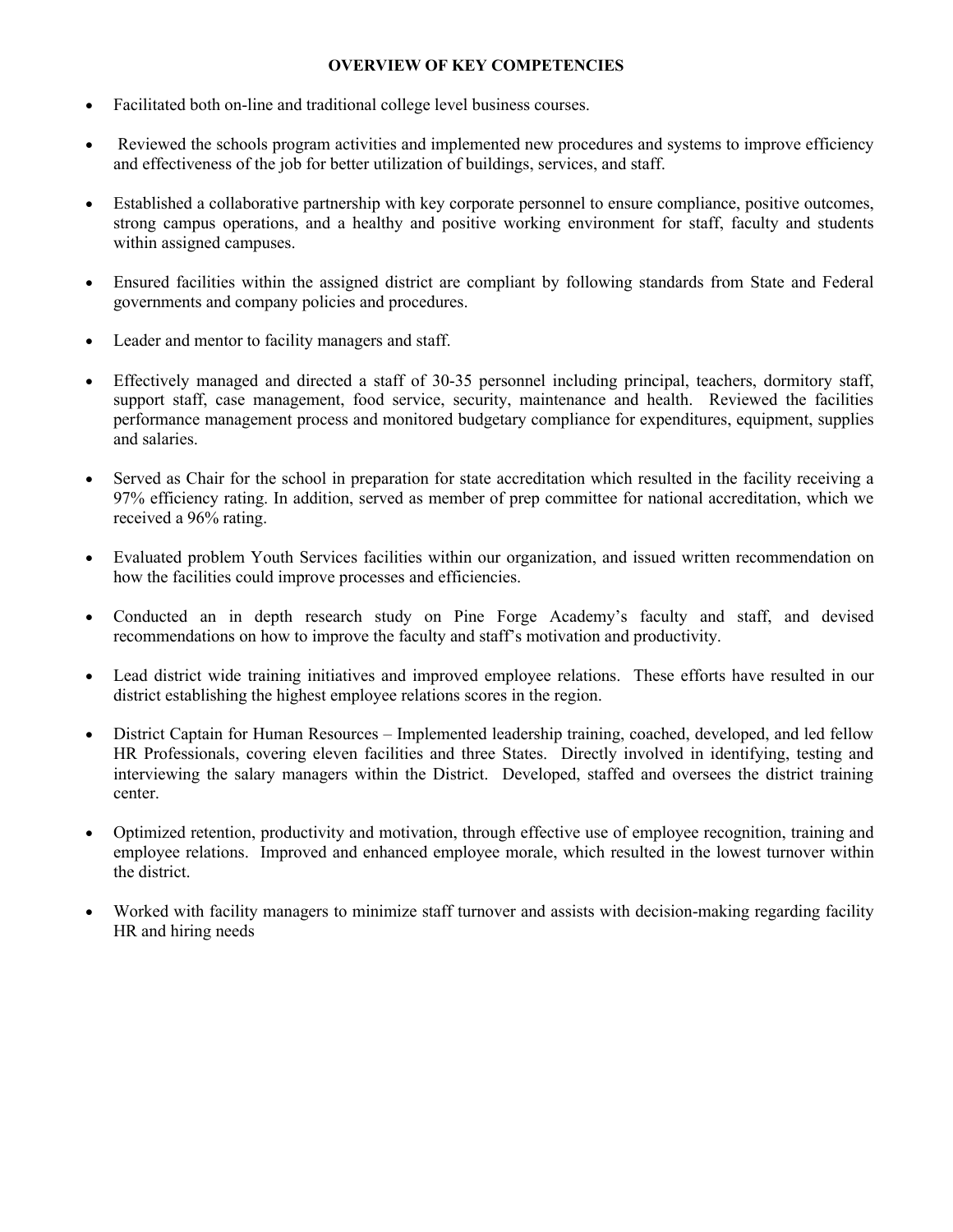### **ASSISTANT PROFESSOR 2019 - Present**

### **Oakwood University**

Coordinator of the Oakwood University Human Resources Management Program. College Professor offering a wealth of talent in the development and implementation of educational technology tools and applications in the classroom. Indepth knowledge of Human Resources Management; adept in creative teaching strategies that fully engage students in the learning process. Provides stimulating, innovative, and challenging instruction which develops students critical thinking, analytical and higher level thinking skills. Students learn to apply concepts and theories to everyday situations. Incorporates into my teaching a wide variety of teaching methods which includes lectures, group discussions, simulations and student presentations.

### **ADJUNCT PROFESSOR 2015 - 2019**

### **Oakwood University**

Provides stimulating, innovative, and challenging instruction which develops students critical thinking, analytical and higher level thinking skills. Students learn to apply concepts and theories to everyday situations. Incorporates into my teaching a wide variety of teaching methods which includes lectures, group discussions, simulations and student presentations. Classes taught:

- Human Resource Management courses in classroom and on-line
- Management courses in classroom and on-line
- Introduction to Research Methods in classroom and on-line

## **CO-OWNER/SR. MANAGER 2000 - Present**

### **Crystal Clear Designs**

Oversees and coordinates all real estate management, maintenance, development, and construction activities associated with the business overall projects. Responsible for securing financing, payroll and interviewing, selecting and supervising subcontractors. Identifies potential tenants, evaluates need, and shows space as appropriate. Schedules and coordinates meetings with city inspectors and HUD personnel.

- Highly skilled in organizing resources and establishing priorities.
- Responsible for all Human resources activities, training, hiring, employee relations and payroll
- Established track record in improving return on invested capital.
- Ability to communicate effectively, both orally and in writing.
- Excellent project planning skills. Strong interpersonal and communication skills and the ability to work effectively with a range of contractors, financial institutions and employees
- Ability to develop bid specifications and evaluate bids from contractors.
- Excellent ability to develop and maintain recordkeeping systems and procedures.
- Knowledge of contract documents and specifications.

## **DISTRICT HUMAN RESOURCE MANAGER**, Associate Development **2008 – 2010**

### **The Home Depot**, North AL / TN

Performed HR duties and executed HR initiatives in the areas of organizational effectiveness, staffing, training, performance management and associate relations for a district containing over 900 employees and eight facilities combining for over \$200 million in sales. Partners and consult with management on HR best practices and polices.

- Reduced employee turnover by more than 12%.
- Improved districts on-boarding process which resulted in employees becoming more productive with in their first 90 days of service.
- Counseled staff on strategies to improve staffing levels.
- Lead district wide training initiatives and improved employee relations. These efforts have resulted in our district establishing the highest employee relations scores in the region.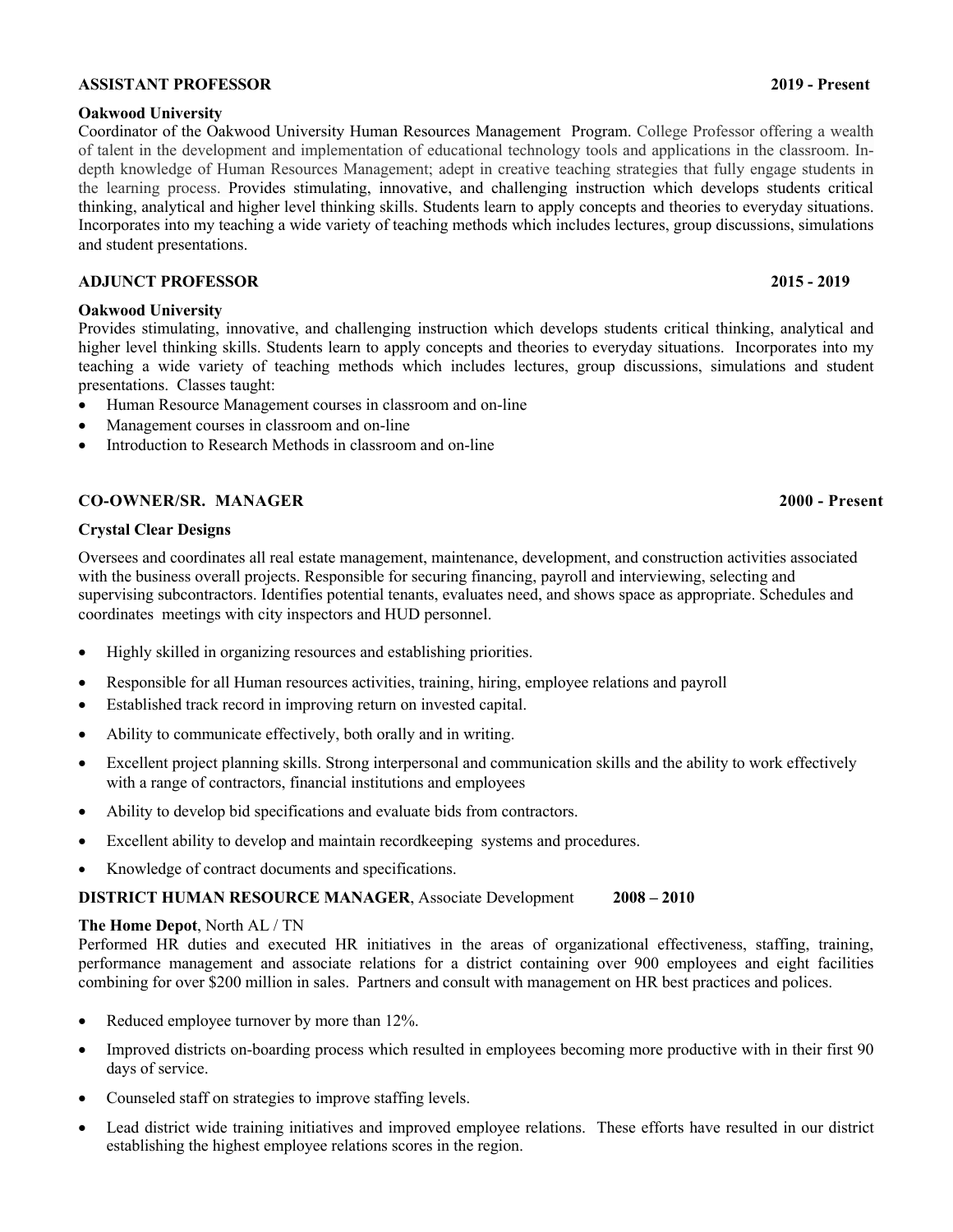- Supervised the districts succession planning process which resulted in a high number of hourly associates being promoted to salary managers and assistant manager to store managers.
- Advised managers throughout the district and answered questions related to employee relations and HR procedures.

### **HUMAN RESOURCE MANAGER**, Huntsville, AL **2000 – 2008**

### **The Home Depot**, North AL / TN

Directed the HR activities for a facility with over 130 employees, and boosting sales of over \$37 million annually. Conducted and coordinated training; plans and assigned work; managed the employee performance appraisals system. Established an employee relations system which rewarded and disciplined employees; and handled complaints; mediated disputes; settled grievances and implemented resolutions to problems. Managed the FMLA process, workers compensation and unemployment.

- District Captain for Human Resources Implemented leadership training, coached, developed, and led fellow HR Professionals, covering eleven facilities and three States. Directly involved in identifying, testing and interviewing the salary managers within the District. Developed, staffed and oversees the district training center.
- Ensured store Management including associates in a supervisory capacity is trained in Federal, State and Local employment laws.
- Optimized retention, productivity and motivation, through effective use of employee recognition, training and employee relations. Improved and enhanced employee morale, which resulted in the lowest turnover within the district.
- Assisted in the monitoring of associates, FMLA and personal leaves.
- Responsible for all areas of the facilities recruitment and staffing levels.
- Effectively manages the stores payroll including average and effective wages, new hire start rates, promotions and yearly increases.
- Ensure proper administration of benefits information including healthcare, 401 and Employee stock purchase.

## **JOB TRAINING COORDINATOR**

**New Futrues**, Huntsville, AL **1999 – 2000**

Provided job placement, job training, and life enrichment classes, coordinated and supervised the New Futures, Job Training Program in providing Adult Education and Life Skills Training. Recruited, screened and interviewed prospective students, and determined their level of placement in program. Established and maintained working relationships with businesses and coordinated student's job placement.

### **PROGRAM DIRECTOR**

### **Three Springs Of Madison**, Madison, AL **1996 – 1999**

Program Director for a nationally recognized leader in youth services; which provides therapy and education to adolescents experiencing emotional, behavioral and learning problems. Managed and directed the daily program activities of the facility. Coordinates the hiring, training, disciplining, and termination of employees. Investigated complaints, mediated disputes and oversaw employee development. Directed and reviewed the facilities performance management process.

- Effectively managed and directed a staff of 30-35 personnel including principal, teachers, dormitory staff, support staff, case management, food service, security, maintenance and health. Reviewed the facilities performance management process and monitored budgetary compliance for expenditures, equipment, supplies and salaries.
- Reviewed the schools program activities and implemented new procedures and systems to improve efficiency and effectiveness of the job for better utilization of buildings, services, and staff.
- Served as Chair for the school in preparation for state accreditation which resulted in the facility receiving a 97% efficiency rating. In addition, served as member of prep committee for national accreditation, which we received a 96% rating.
- Evaluated problem Youth Services facilities within our organization, and issued written recommendation on how the facilities could improve processes and efficiencies.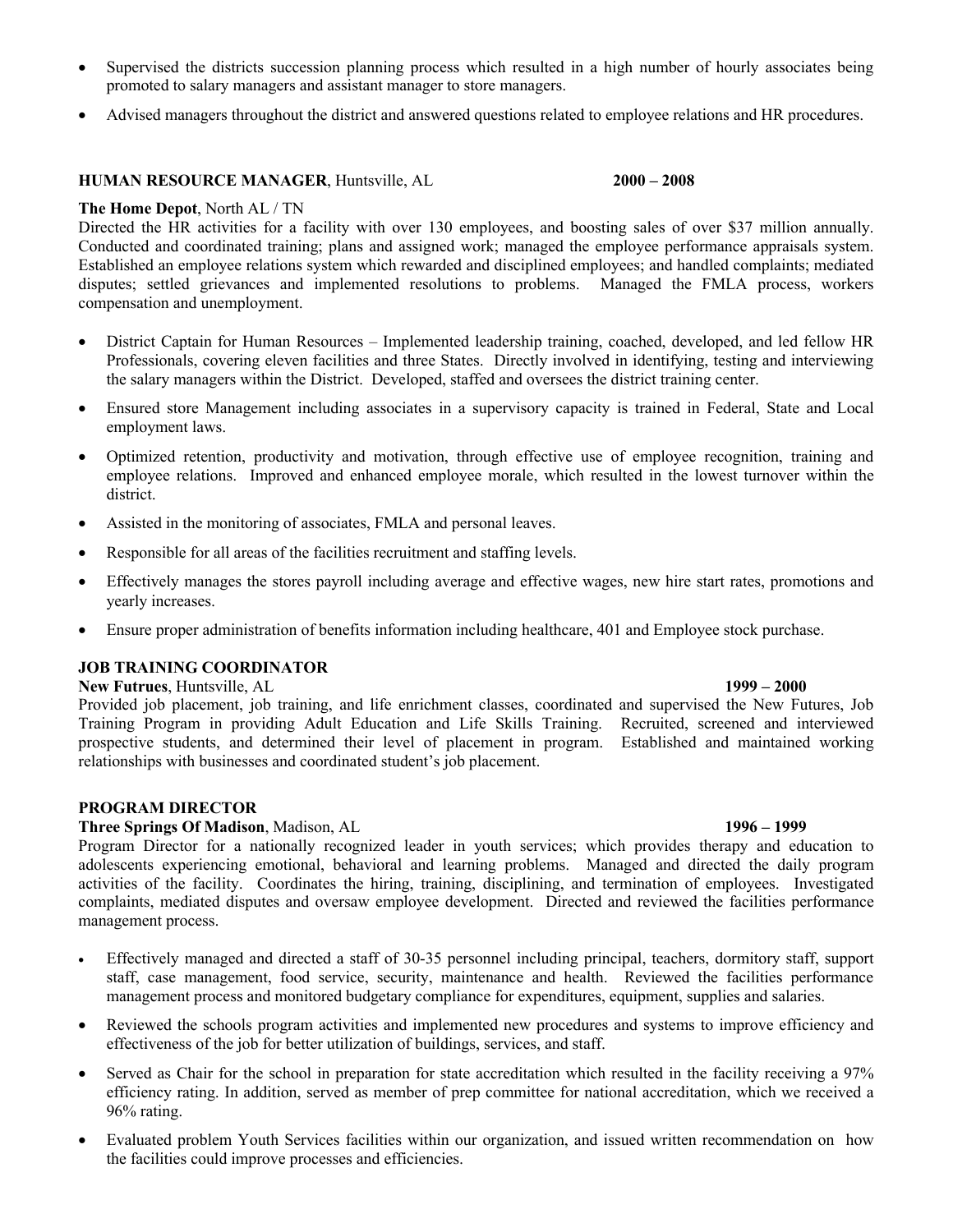- Monitored budgetary compliance for expenditures, equipment, supplies and salaries. Reviewed program activities and implemented new procedures and systems to improve efficiency and effectiveness of the job for better utilization of buildings, services, and staff.
- Evaluated problem facilities and gave recommendations for improvement, which resulted in an increase in the facilities motivation and productivity.
- Conducted workshops and training for other facility leaders and supervisors.

## **CHILD CARE WORKER**

**Harris Home For Children,** Huntsville, AL **1992 -1994** Managed, supervised and directed the daily activities of juvenile boys in a group home setting.

## **ASSISTANT DEAN OF MEN**

## **Pine Forge Academy, Pine Forge , PA** 1983 -1992

Assistant Dean of Men for a co-educational Boarding School serving grades 9-12. Supervised and managed the dorm facilities to ensure a safe and secure living environment. Planned, developed and coordinated, academic, social and enrichment programs for the dorm residents.

## **TEACHING EXPERIENCE**

## **ASSISTANT PROFESSOR 2019 - Present**

## **Oakwood University**

Coordinator of the Oakwood University Human Resources Management Program. College Professor offering a wealth of talent in the development and implementation of educational technology tools and applications in the classroom. Indepth knowledge of Human Resources Management; adept in creative teaching strategies that fully engage students in the learning process. Provides stimulating, innovative, and challenging instruction which develops students critical thinking, analytical and higher level thinking skills. Students learn to apply concepts and theories to everyday situations. Incorporates into my teaching a wide variety of teaching methods which includes lectures, group discussions, simulations and student presentations.

## **ADJUNCT PROFESSOR 2015 - 2019**

## **Oakwood University**

Provides stimulating, innovative, and challenging instruction which develops students critical thinking, analytical and higher level thinking skills. Students learn to apply concepts and theories to everyday situations. Incorporates into my teaching a wide variety of teaching methods which includes lectures, group discussions, simulations and student presentations. Classes taught:

- Human Resource Management courses in classroom and on-line
- Management courses in classroom and on-line
- Introduction to Research Methods in classroom and on-line

## **PROGRAM COURSE DEVELOPMENT**

**Oakwood University Personnel Management 2016**